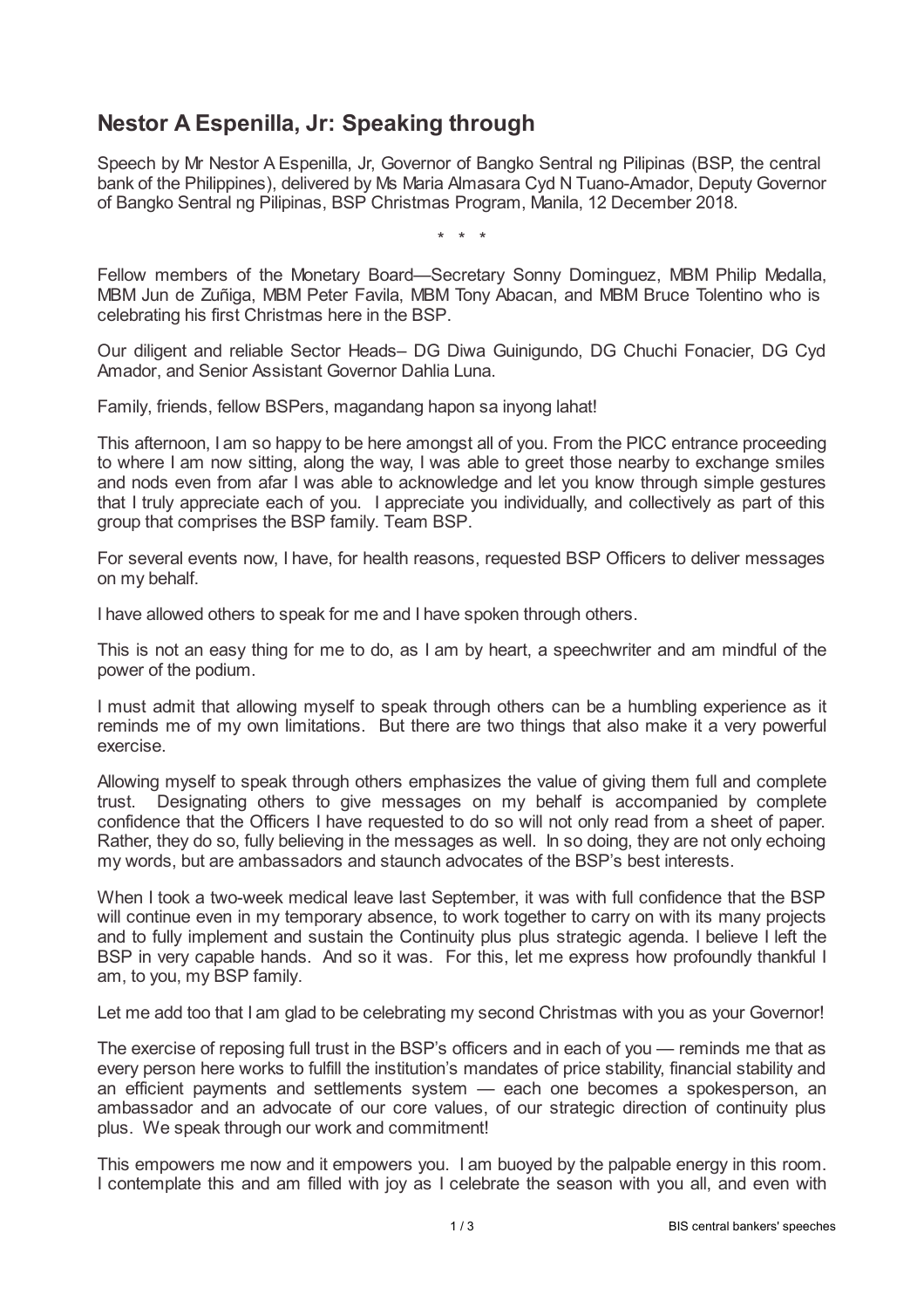those in the regions and branches through digital means.

It is through our cooperative and collaborative efforts through the years and decades that we celebrate our 25th Christmas at the BSP with a sterling reputation that remains untarnished. We are steadfast in our commitment to our mandates.

For the past 25 years, through many trials, external disruptions, and challenges to our mandate, the BSP has provided economic stability. Along with other agencies of Government, we have achieved for the Philippines, 79 consecutive quarters of uninterrupted GDP growth!

To manage inflation expectations, and address possible second round effects of inflation, we proactively adjusted our monetary policy rates five times this year for a cumulative rate increase of 175 basis points. This is to help ensure that inflation reverts to within target range next year. And this is what we expect.

We have not wavered in our commitment to price stability. Even as we deal with disruptions from external and domestic factors affecting the supply side, we have put to good use the monetary tools at our disposal. We will continue to keep our ears to the ground, remain vigilant and prepare to face challenges ahead.

Our banking system remains one of our strengths, continuing to strongly support economic growth.

Our payments system has been growing steadily in scope, allowing for more efficient processing of financial transactions, spurring more economic activities and development.

With all these, I can confidently say that the BSP through the years has firmly demonstrated its staunch commitment to its mandates—our three pillars of central banking. And I attribute this to our dynamic leaders AND TO YOU ALL, my dearest colleagues in the BSP (Applause).

Earlier, I mentioned that allowing myself to speak through others is a powerful exercise.

Aside from it being an avenue to demonstrate full trust in others.It is also powerful as it multiplies and amplifies the channels of communication. For instance, as Cyd delivers this message, there are now two speakers heralding its points and reinforcing its value.

Come to think of it, the Christmas season is one such event where our Lord himself speaks through another. By sending His one and only Son to earth to deliver the message of Salvation, of Love, of Hope and Peace. His message has become the most powerful narrative of all. It is spoken through the decades and generations. It is attested to through transformed lives.

For this reason, for the first Christmas, and for the wonderful opportunities it brings to gather and share our blessings with others we are truly grateful.

We thank the Lord for speaking through His Son and we keep in our hearts the message of hope and salvation it brings.

And let this be your take-away.

Let me remind you then that to those whom much is given, much is expected. And in the spirit of Christmas, I enjoin you to share these blessings with those we serve. Let us allow love, hope and peace to speak through us on a daily basis.

Once again, on behalf of the Monetary Board and the BSP Management team, I wish everyone a meaningful Christmas and an abundant new year.

From my family—my wife Tess, our children and our dear apo— sa buong BSP at sa inyong